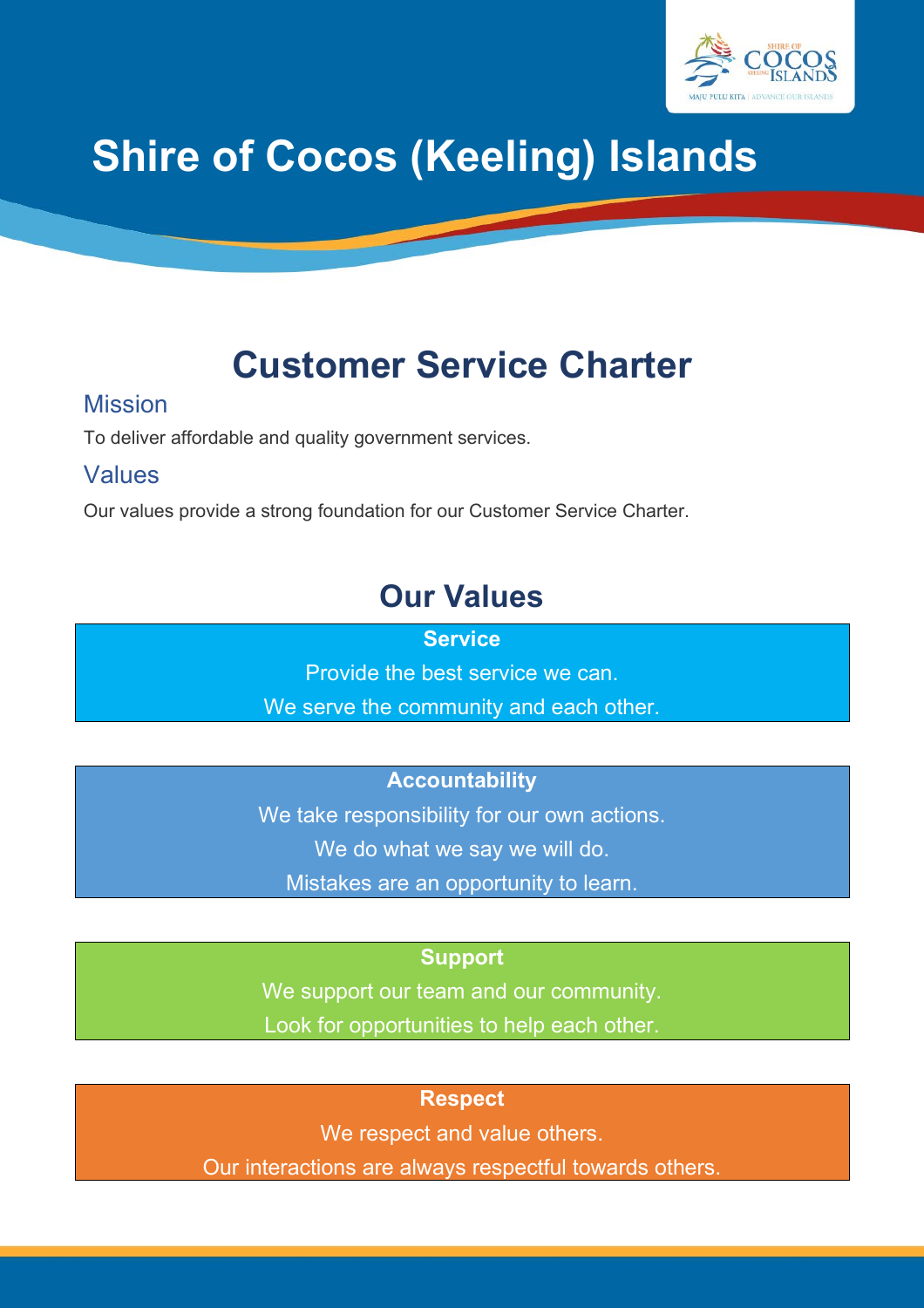#### **Integrity**

We will be honest and transparent with all our dealings.

Maintain confidentiality.

Trust each other.

#### **Achievement**

Being proactive and enabling the outcomes. Be creative and think outside the square.

The Shire of Cocos (Keeling) Islands (the Shire) is committed to maintaining the highest standards of service to ensure we meet the needs of our customers in a professional and ethical manner with courteous and efficient service.

When you contact us you can expect to be treated honestly and fairly. We encourage feedback on our customer service performance and welcome your input through submission of the [Customer Feedback Form,](http://www.broome.wa.gov.au/files/sharedassets/public/customer-feedback-form.pdf) surveys and formal correspondence.

## **Customer Service Principle:**

"No wrong door". We operate as a team and will work together to ensure the customer does not have to navigate our internal staff structure. Whomever takes your enquiry will ensure it gets to the right person.

## **Our Commitment to you:**

- We will be guided by our values in all our interactions with you.
- We will respond to your enquiries promptly and professionally.
- We will keep you informed about the progress of your query, application, request or complaint.
- We will provide all our customers with fair and unbiased treatment.
- We will ensure our information, resources and services are accessible to all.
- We will take a genuine interest in your concern or query.
- We will maintain confidentiality and respect your rights for privacy.
- We will endeavour to keep notes of our conversations with you and to share those notes with you.

You can help us to meet our commitment to you by:

- Treating our staff with courtesy and respect.
- Being open and honest in your dealings with us.
- Letting us know when your details, such as your address, change.
- Respecting the rights of other customers.
- Providing us with feedback about our operation and services.
- Making an appointment if you wish to speak with a specific officer.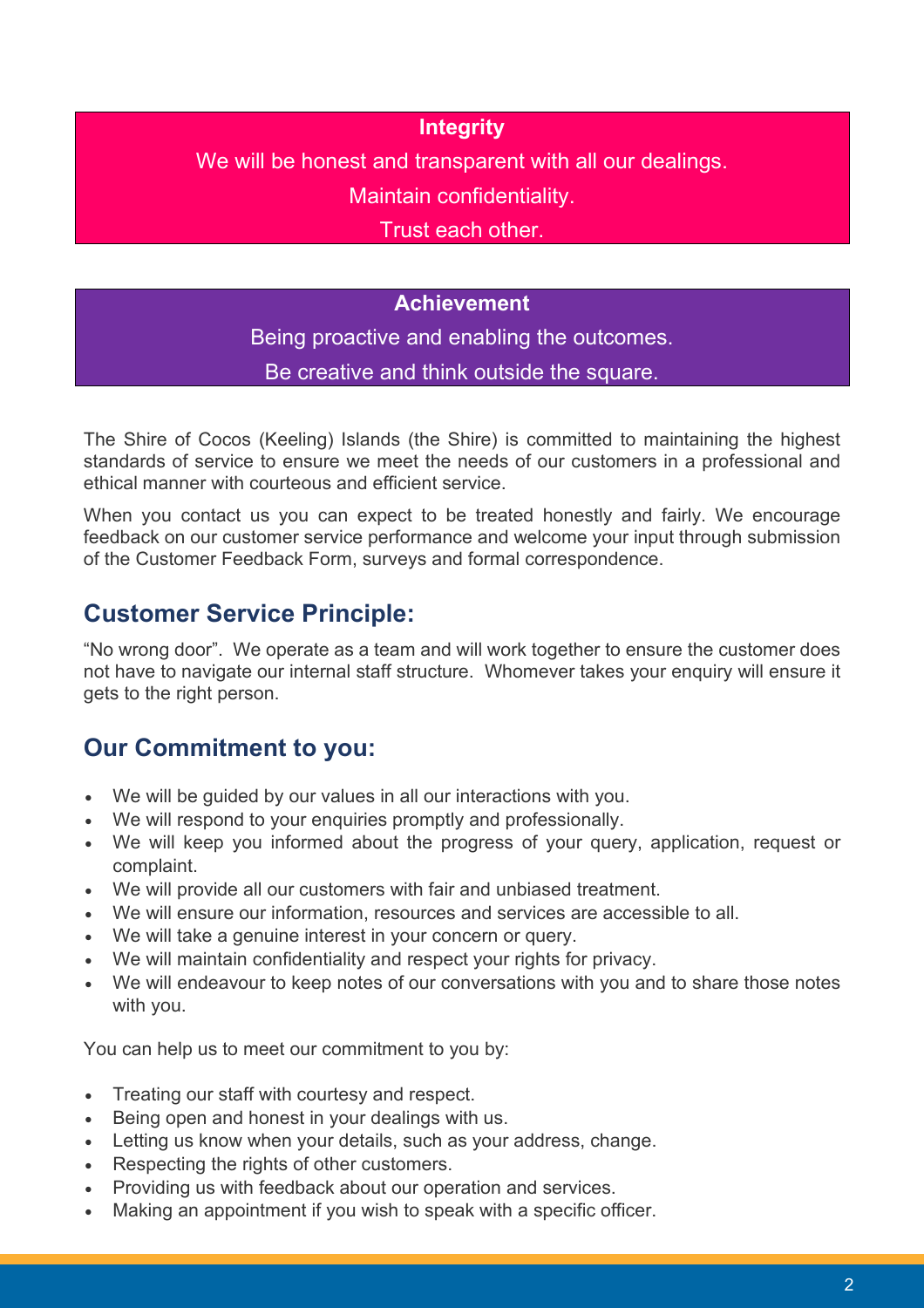## **Service Standards:**

- Contacting us in person: You will be greeted by a staff member during opening hours. When you make an enquiry at the front counter, we aim to resolve it as soon as practicable. If your query requires technical advice or attention, we will refer you to the appropriate staff member. If the staff member is not available, contact will be made with you within two working days.
- Contacting us by telephone: We will answer calls promptly and professionally. We will aim resolve your enquiry immediately if possible, however if your query requires technical advice or attention, we will refer you to a relevant staff member. If the relevant staff member is not available, we will have your call returned within two working days. We will follow up phone enquiries with an email to you, wherever possible, to confirm that the information you have provided has been accurately captured.
- Writing to us: Your request will be acknowledged as soon as practicable (within 3 5 working days) and we will endeavour to provide an estimate of how long a detailed response or resolution will take.
- Contacting us via our Website: We will provide up to date information including forms, application forms and information sheets. Council meeting Agendas will be available on our website 72 hours prior to the meeting and Minutes will be available within ten working days following the meeting.
- After hours: Emergency contacts are available in the Council Contacts & Opening Hours section of the website.
- Contacting Councillors: Councillors are elected members of the community and a large part of their role is to represent the community. Councillors are keen to hear the views of local residents on issues which are of concern. You can contact your local Councillor by email or telephone; contact details are available on our website [https://shire.cc/en/your](https://shire.cc/en/your-council/meet-the-council.html)[council/meet-the-council.html](https://shire.cc/en/your-council/meet-the-council.html)

## **Complaint and Resolution Process**

#### Making a Complaint

A complaint is an expression of dissatisfaction, however made, about the standard of service, action or decision by the Council or its staff, affecting an individual or group. You can lodge a complaint via our website, by writing to us, by telephone or in person at the Administration Office.

#### How will your complaint be investigated?

1. When we receive your complaint it will be recorded, and you will receive acknowledgment from us that your complaint has been received.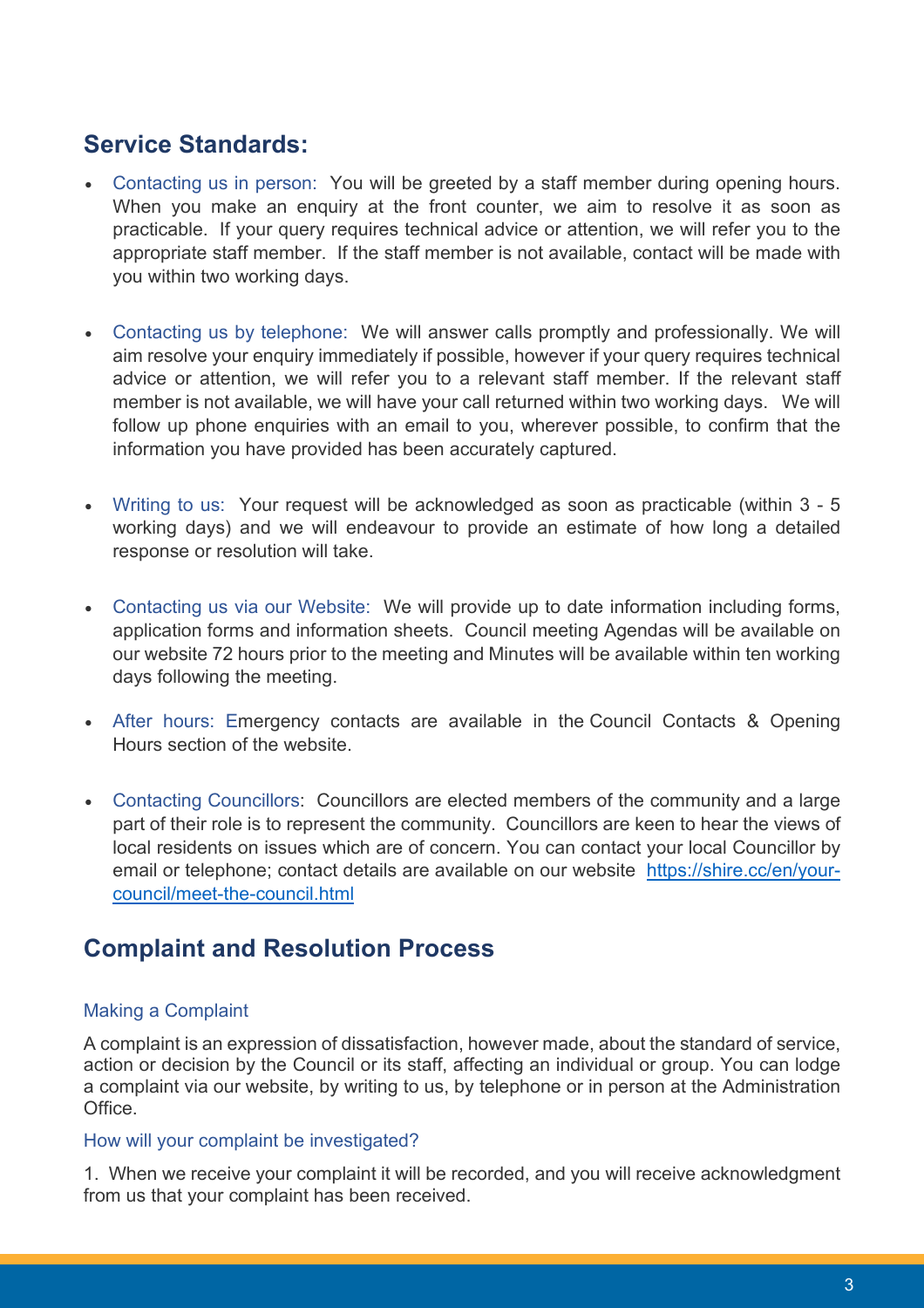2. When we receive your complaint, we will direct your concern to the most appropriate person within the Shire of Cocos (Keeling) Islands who will be responsible for keeping you up to date on the progress of your complaint. Throughout the process, we may need to contact you to discuss your concerns or to ask for more information.

3. We will do our best to maintain confidentiality. Where it is necessary to share the nature of your complaint in order to resolve it, or in the interests of natural justice, we will advise you of how we will share your complaint and with whom before taking any such action.

4. Providing us with current contact details (such as a telephone number or email address) will ensure we provide a response as soon as possible.

5. After investigating, we will respond and aim to resolve your complaint, giving reasons for our response.

6. We will do our best to resolve your complaint within ten working days but if we require more information or time, we will keep you informed of our progress.

## **Public Sector Commission**

Should you have a concern of misconduct or of a serious nature and you do not feel you can bring that concern to the Chief Executive Officer, staff or a Councillor, you are welcome to contact the Public Sector Commission (PSC) for advice. The PSC is the agency that responds to and investigates allegations of misconduct in the public sector. They can be contacted via the PSC's Advisory service on 08 6552 8888. The PSC will be able to indicate whether your concerns are within the jurisdiction and if it would be appropriate to make a report to the PSC, or to direct it elsewhere.

For further information or to discuss our Customer Service Charter, please feel free to contact the Chief Executive Officer on [ceo@cocos.wa.gov.au](mailto:ceo@cocos.wa.gov.au) or 08 9162 6649 or the Coordinator of Governance and Risk on [governance@cocos.wa.gov.au](mailto:governance@cocos.wa.gov.au)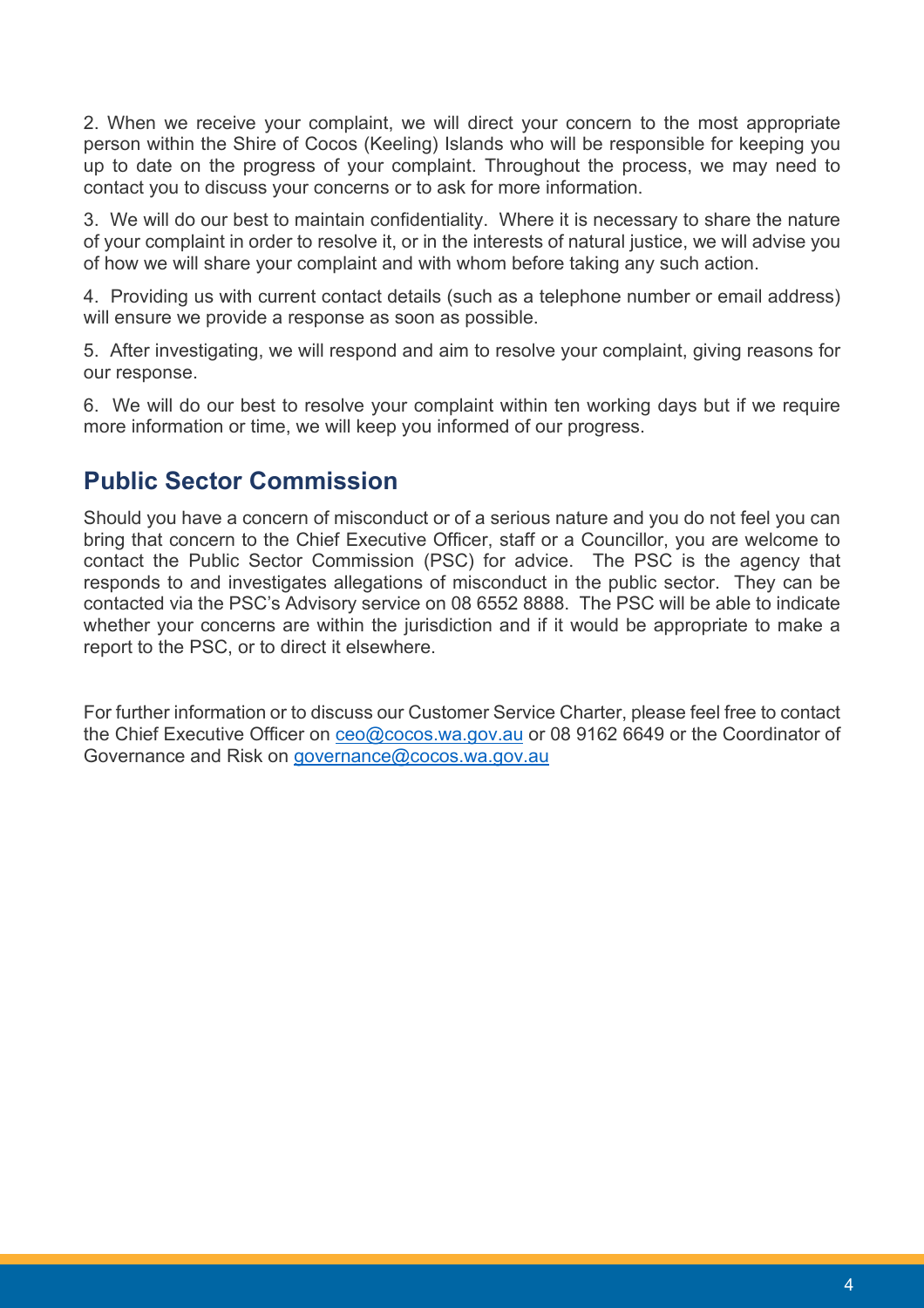### **Customer Service Feedback Form**

This form can be used for feedback, suggestions or complaints regarding the Shire policies, procedures, fees & charges, employees, contractors or the quality of the services and/or works provided.

It is important to note that a complaint is not the same as a request for service, a request for information, an inquiry seeking clarification of an issue or seeking a review of a Council or Council Officer's decision or conditions relating to a decision.

|                                      | Phone____________________                     |
|--------------------------------------|-----------------------------------------------|
|                                      |                                               |
| <b>Feedback or Complaint:</b>        |                                               |
|                                      |                                               |
|                                      |                                               |
|                                      | (Add separate page if you require more space) |
| <b>Recommendation or suggestion:</b> |                                               |
|                                      |                                               |
|                                      |                                               |
|                                      |                                               |
|                                      | (Add separate page if you require more space) |
| <b>Customer's Signature:</b>         |                                               |